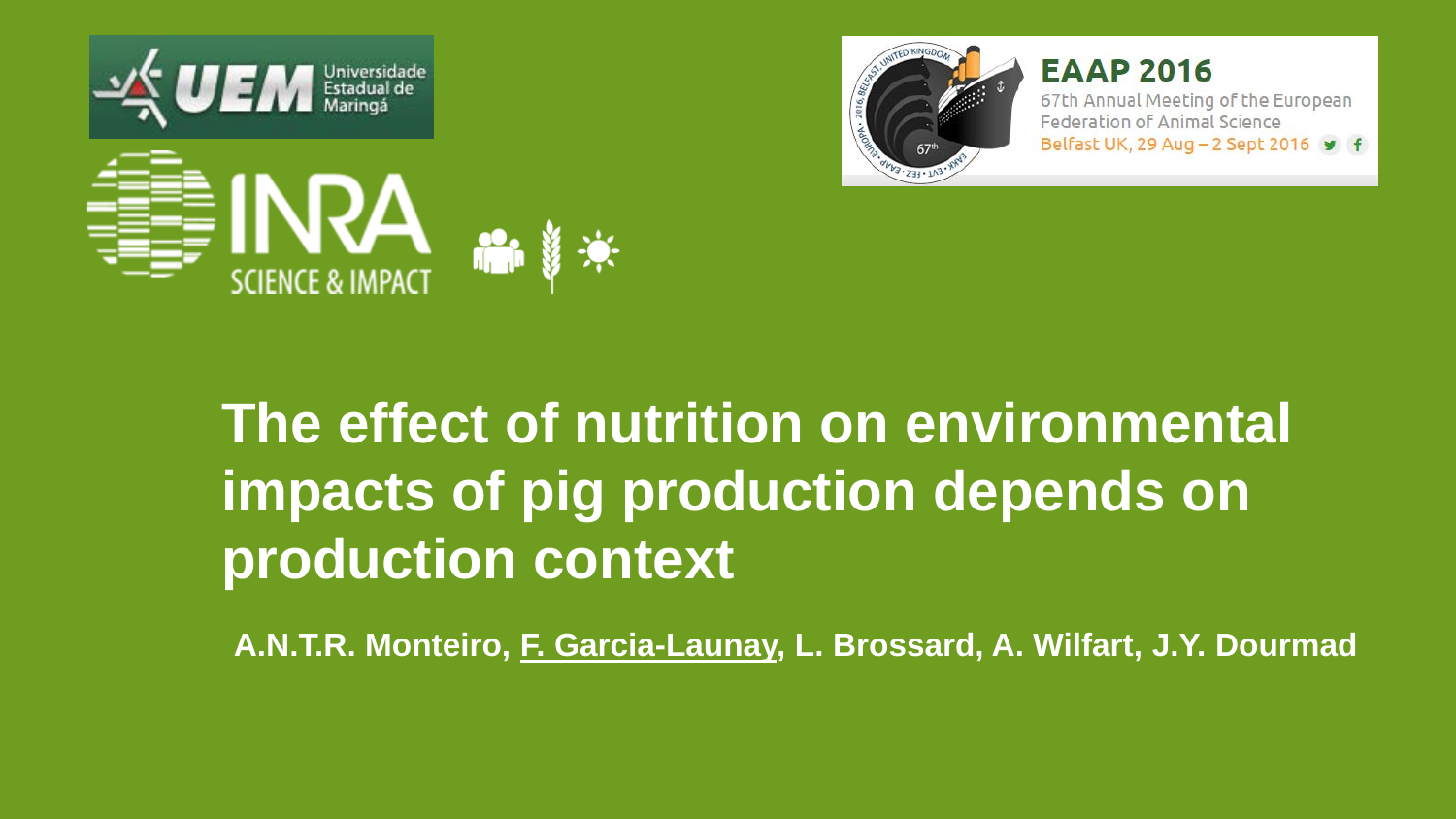## **Production of feed has a major contribution to most environmental impacts of pig farming systems**



#### **Dourmad et al., 2014**

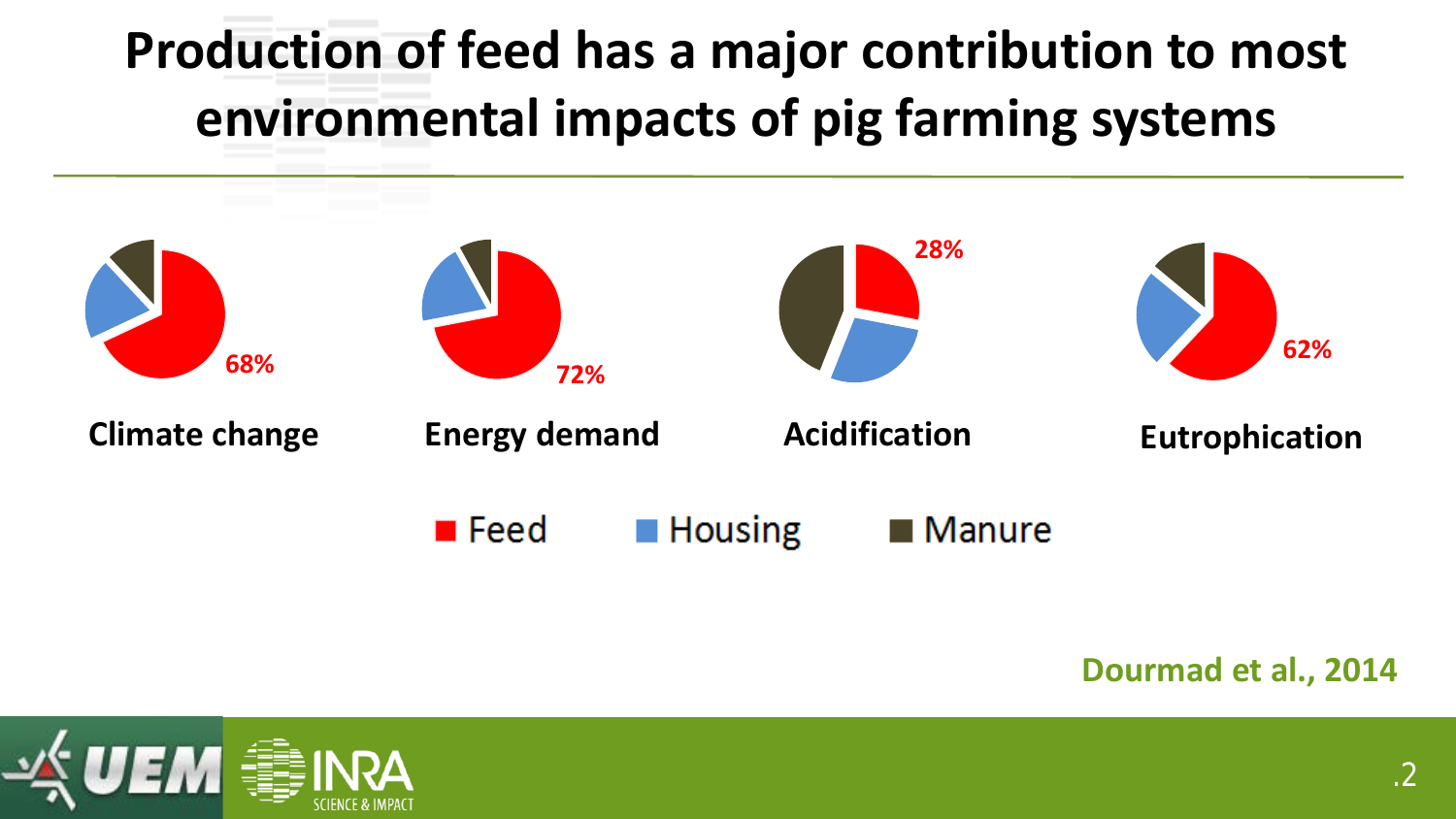## **Effects of feed composition and feeding strategies**

#### **Direct effects : rearing of pigs**

- Nitrogen excretion => emission of  $N_2O$ , NH<sub>3</sub>,  $NO_3$
- Phosphorus excretion => emission of  $P_{\cdots}$
- Fiber content => enteric and manure emissions of  $\overline{\text{CH}}_4$

#### **Indirect effects : production of feeds**

- Use of resources for production of feed ingredients and complete feeds : energy, fertilizers, land...
- emissions from crop production :  $\overline{\mathsf{N}_2\mathsf{O}},\overline{\mathsf{NH}}_3$ ,  $\underline{\mathsf{NO}_3}$  ,  $\underline{\mathsf{P}}...$





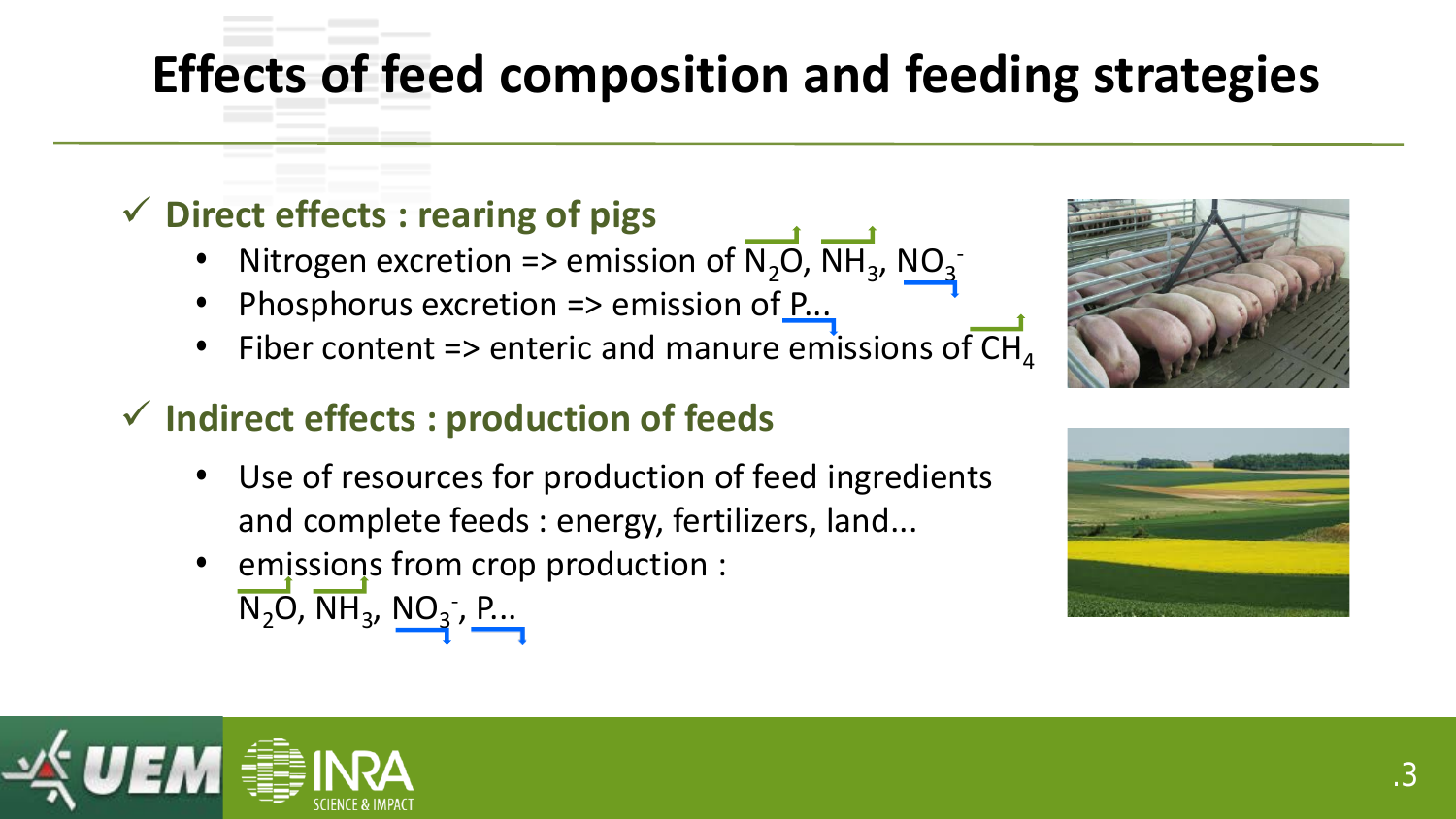## **Question : Do the effects of pig feeding strategies on environment depend on the context of production ?**

- **Evaluate the effects pig feeding strategies in different context of production**
	- 2 locations with different climates : France (FR), Brazil (BR)
	- 2 origins of soybean meal  $\vert$  with recent deforestation (CW) from Brazil **From Brazil** - without deforestation (SO)
		-
- **Different feeding strategies explored**
	-
	- feed formulation  $\blacksquare$  diversity of protein sources (Soy, Mix) - use of crytalline AA (noAA, WithAA, Low CP)
	-
	- feeding programs  $\blacksquare$  phase feeding  $(2P, 4P, MP)$ 
		- $-$  individual precision feeding (PR)





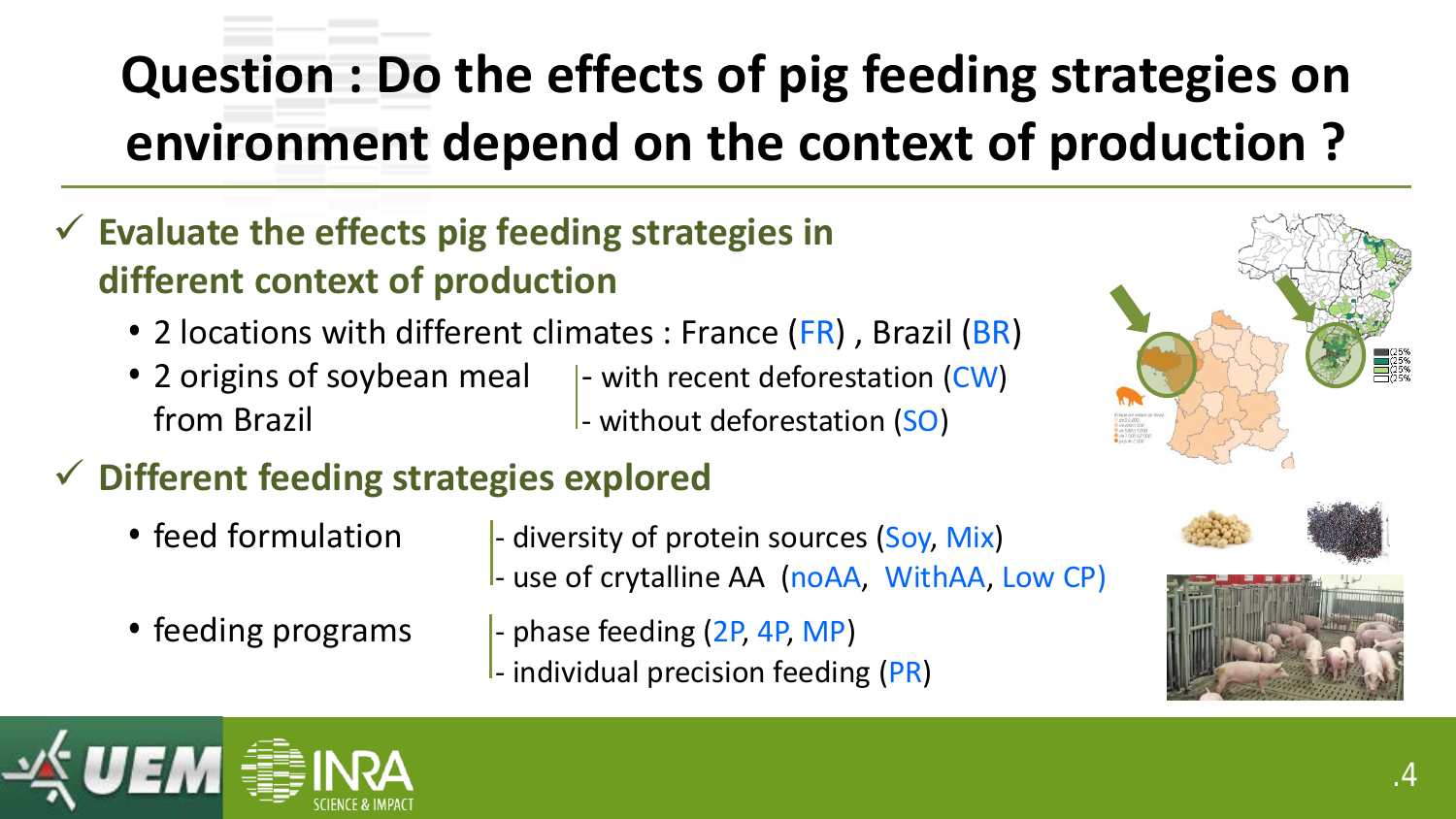

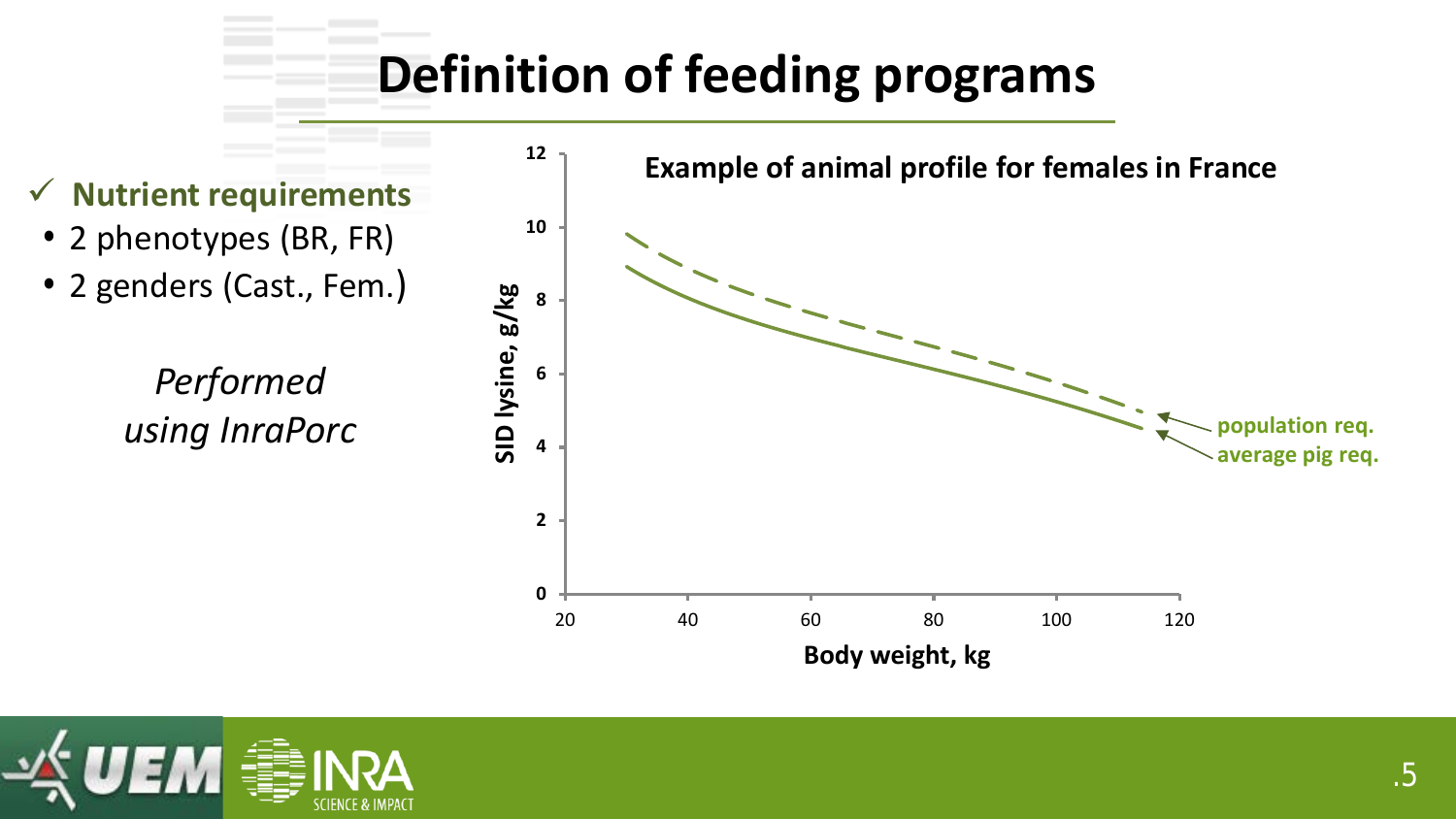- 2 phenotypes (BR, FR)
- 2 genders (Cast., Fem)
- **Least cost formulation**
- Two diets (**A**, **B**) per animal profile



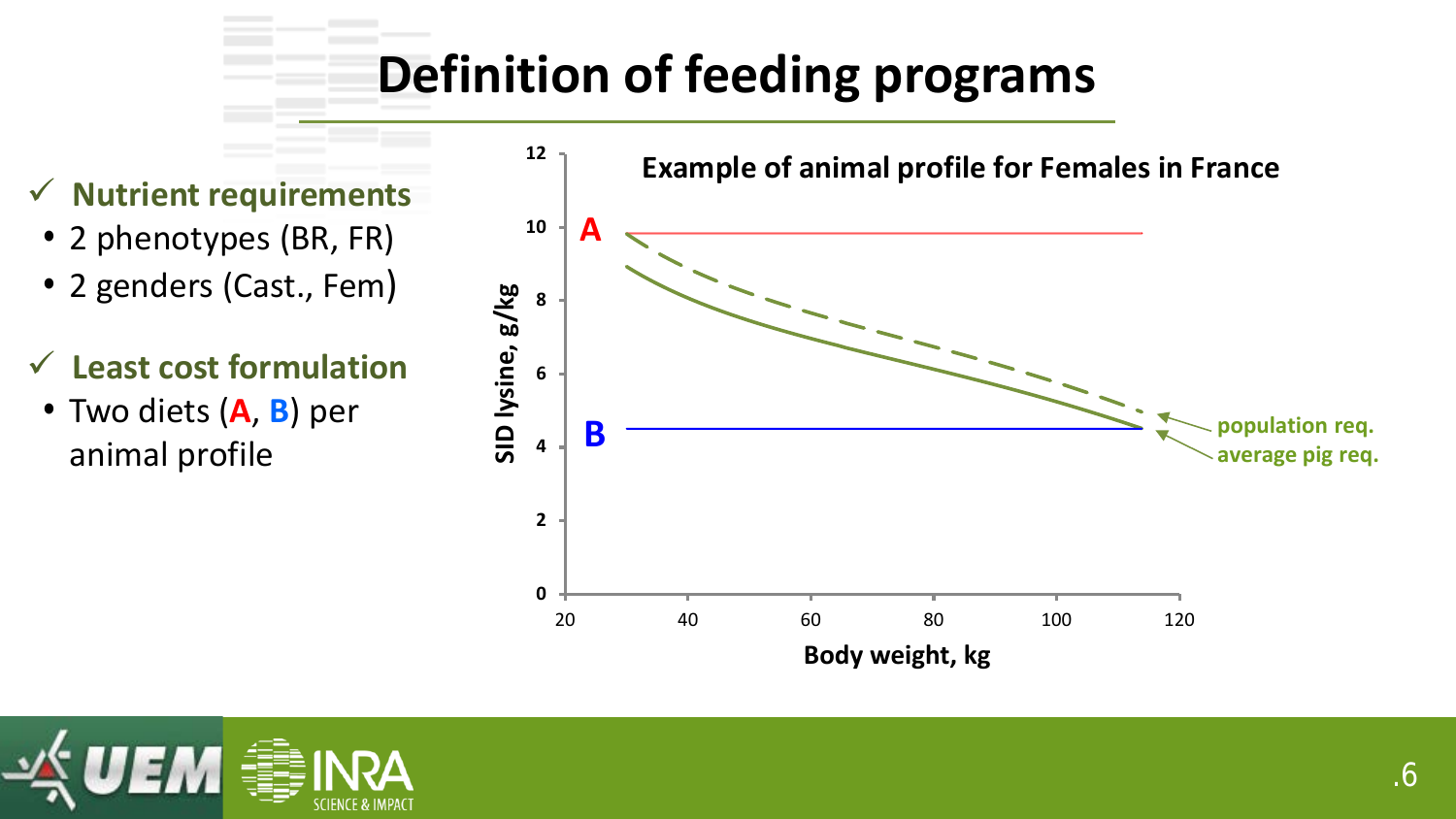- 2 phenotypes (BR, FR)
- 2 genders (Cast., Fem)
- **Least cost formulation**
- Two diets (**A**, **B**) per animal profile

#### **Feeding sequence**

• mixing of diets **A** and B



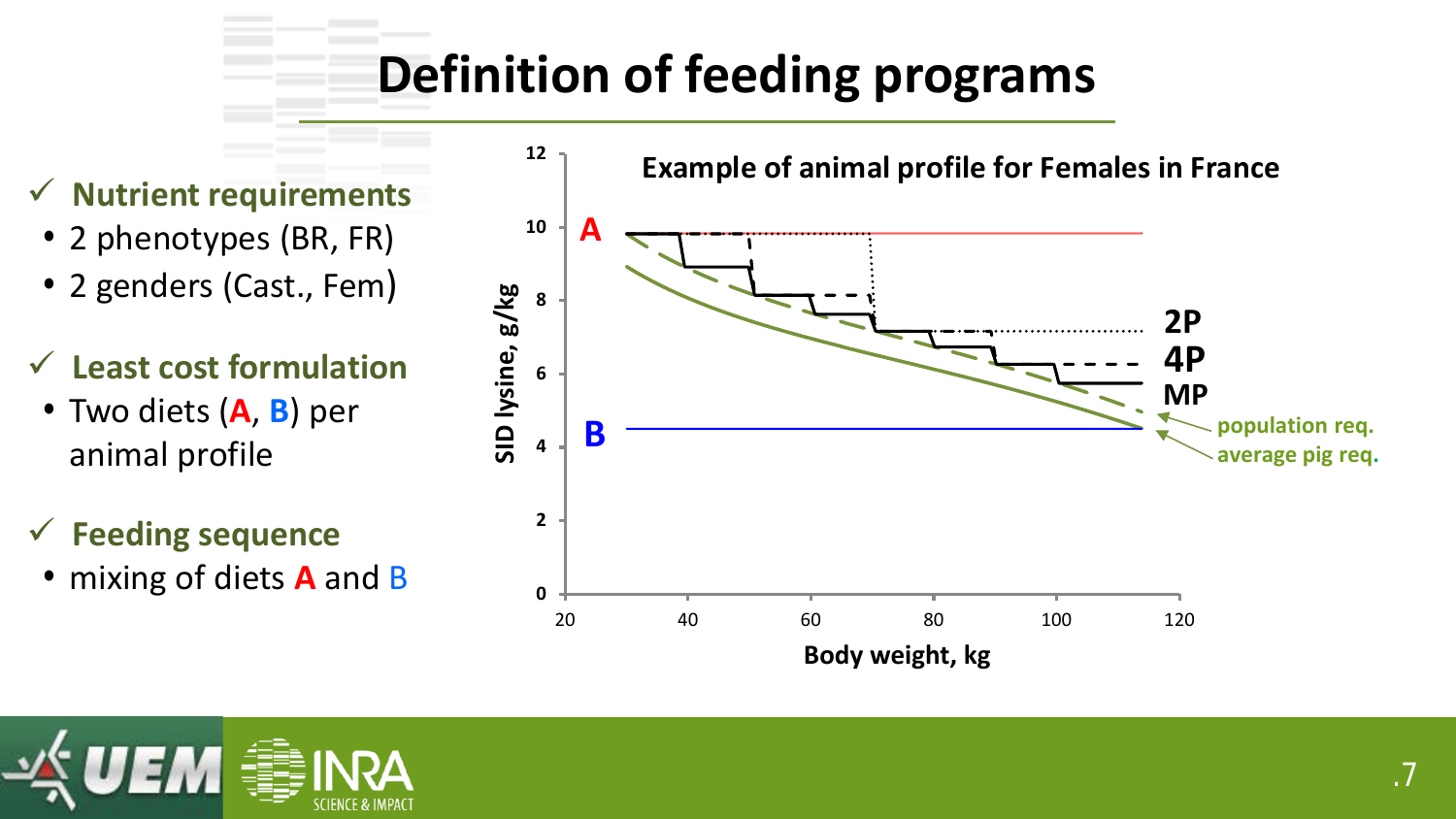- 2 phenotypes (BR, FR)
- 2 genders (Cast., Fem)
- **Least cost formulation**
- Two diets (**A**, **B**) per animal profile

#### **Feeding sequence**

• mixing of diets **A** and B



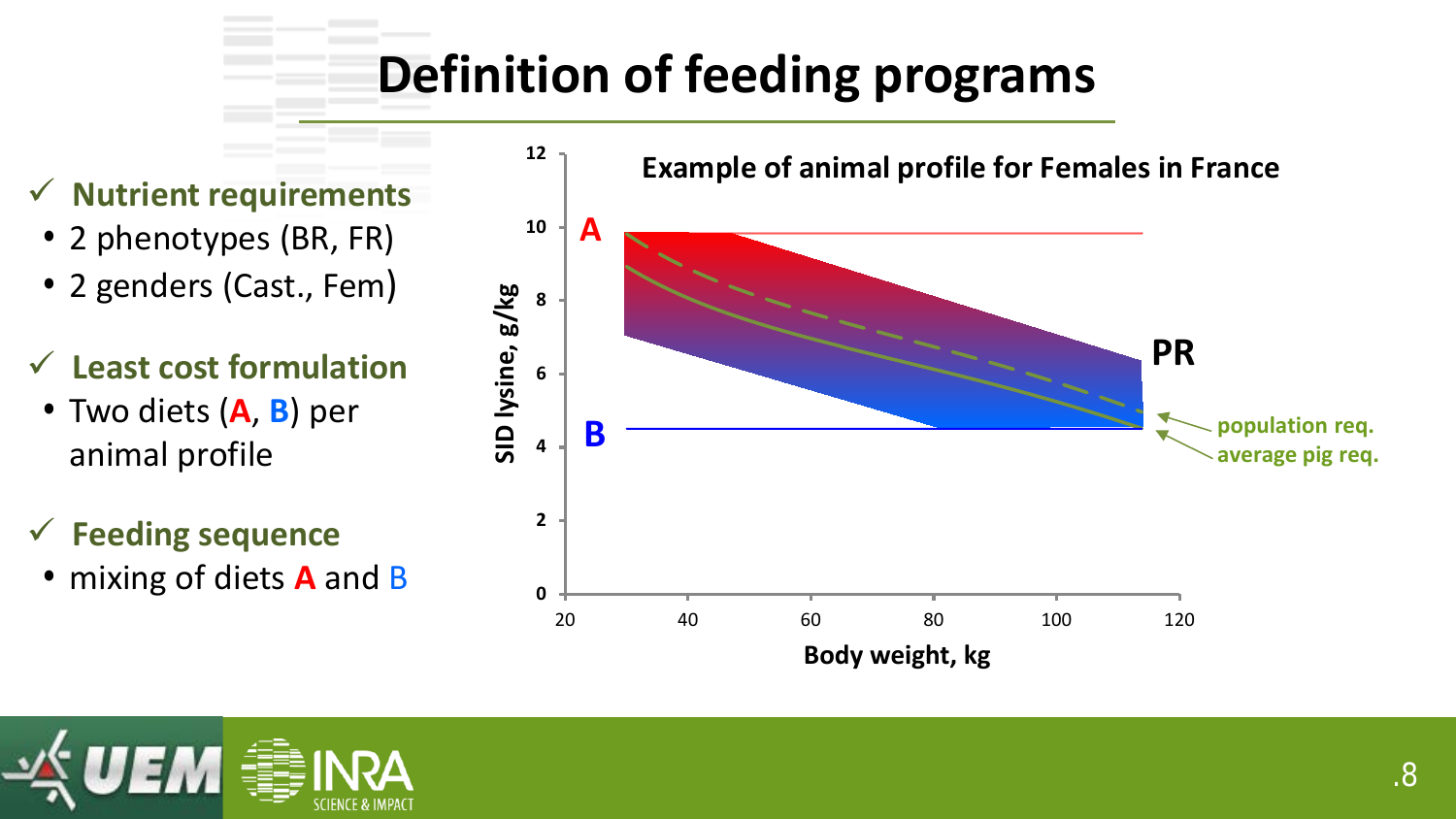## **Simulations and Life Cycle assessment**

#### **Simulation of performance**

- InraPorc population version (Brossard et al., 2014)
- One population of 1000 pigs simulated per scenario (192 scenarios)
- Determination of animal performance and excretion

#### **Life cycle assessment**

- According to Garcia-Launay et al. (2014)
- Six impact category : climate change (CC), cumulative energy demand (CED), eutrophication (EU), acidification (AC), terrestrial ecotoxicity (TE) and land occupation (LO)
- Functional unit : one kg of body weight gain during fattening





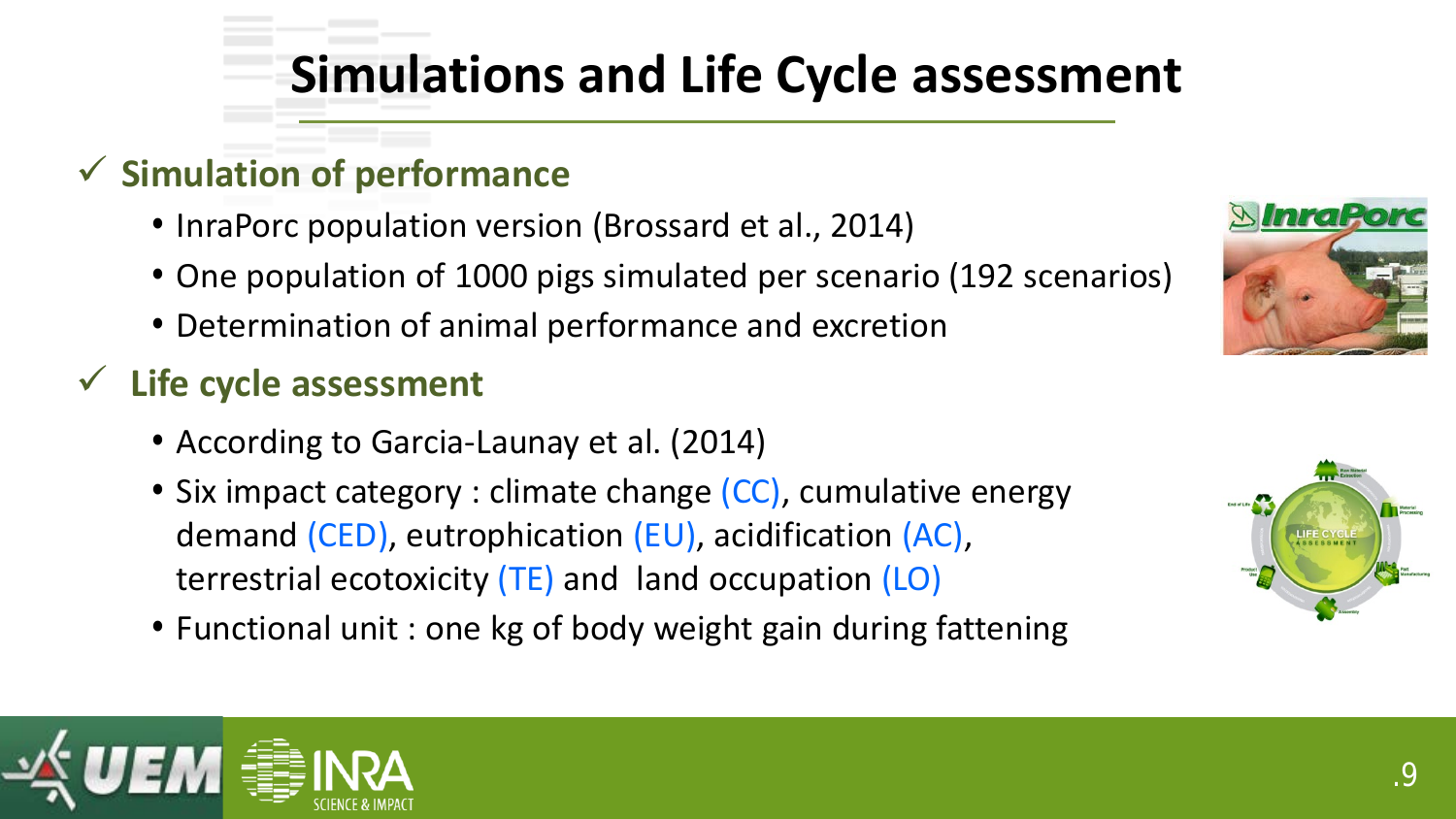#### **Results – Animal performance**



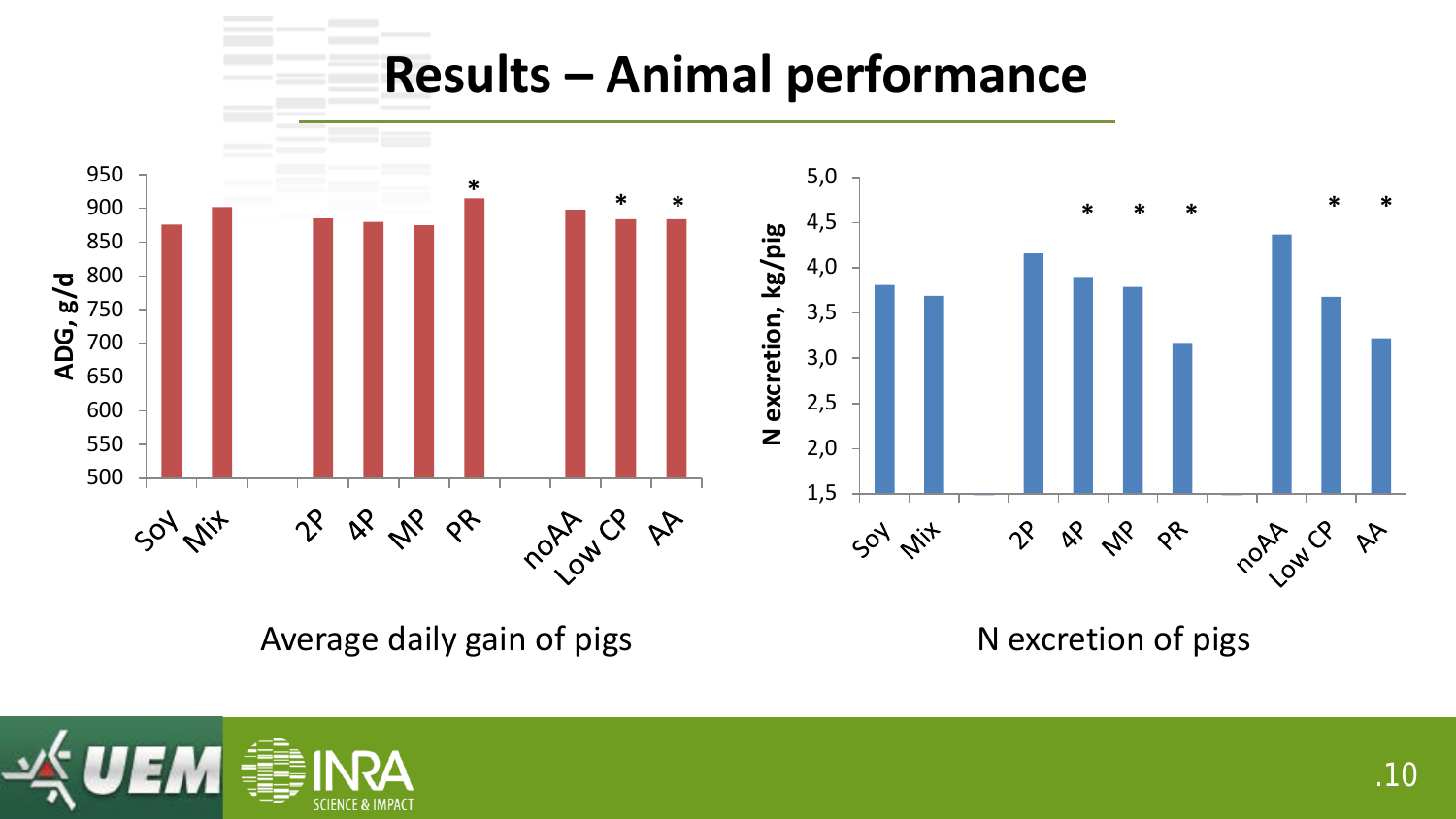#### **Climate change**

**"Mixed" protein source – Soybean from Center West** 

- **Effect of country** (**BR, FR**)  $-$  CH<sub>4</sub> from manure
- **Effect of feeding program** - less soybean with high CC
- **Effect of AA inclusion**
	- less soybean with high CC
	- less  $N_2O$  emission



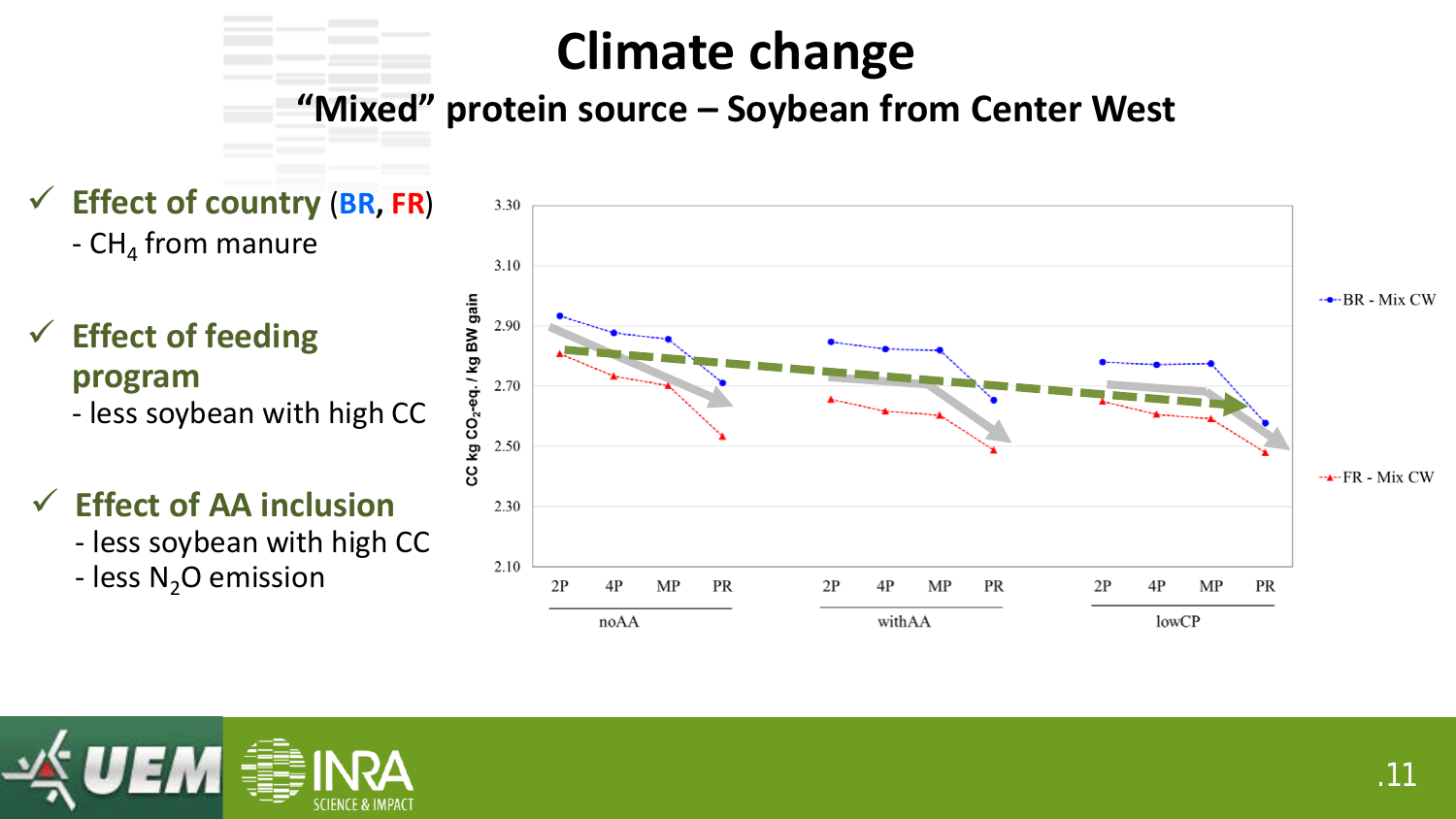### **Climate change**

"Mixed" protein source – Soybean form CW ------- or SO

3.30 **Effect of soybean origin** - Deforestation 3.10 CC kg CO<sub>2</sub>-eq. / kg BW gain 2.90 **Limited impact of center west** 2.70 **feeding program** - Effect of precision 2.50 feeding only 2.30 **south Increased CC with AA** 2.10  $2P$  $4P$ MP PR  $2P$  $4P$ MP PR  $2P$  $4P$ - Soybean with low CC noAA withAA lowCP

replaced by cereals and AA

 $-$ --BR - Mix CW

 $-x-FR$  - Mix CW

 $\rightarrow$ BR - Mix SO

 $\rightarrow$  FR - Mix SO

MP

PR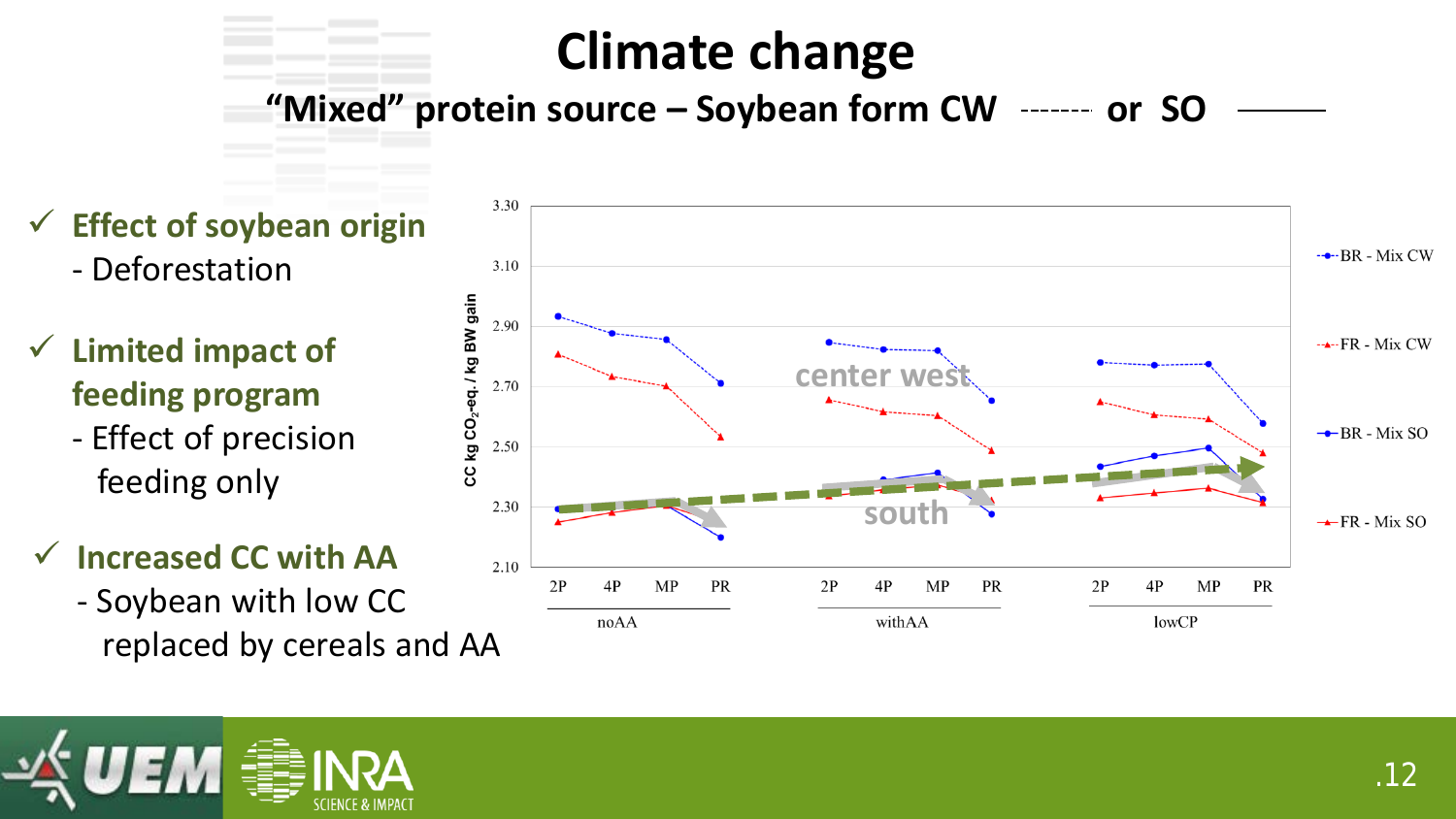#### **Climate change**

**"Mixed" or "Soy" source – Soybean from Center West or South**

- Significant statistical interactions
- Effects of feeding strategy on CC depends on
	- context of production
	- origin of soybean meal
	- diversity of protein sources



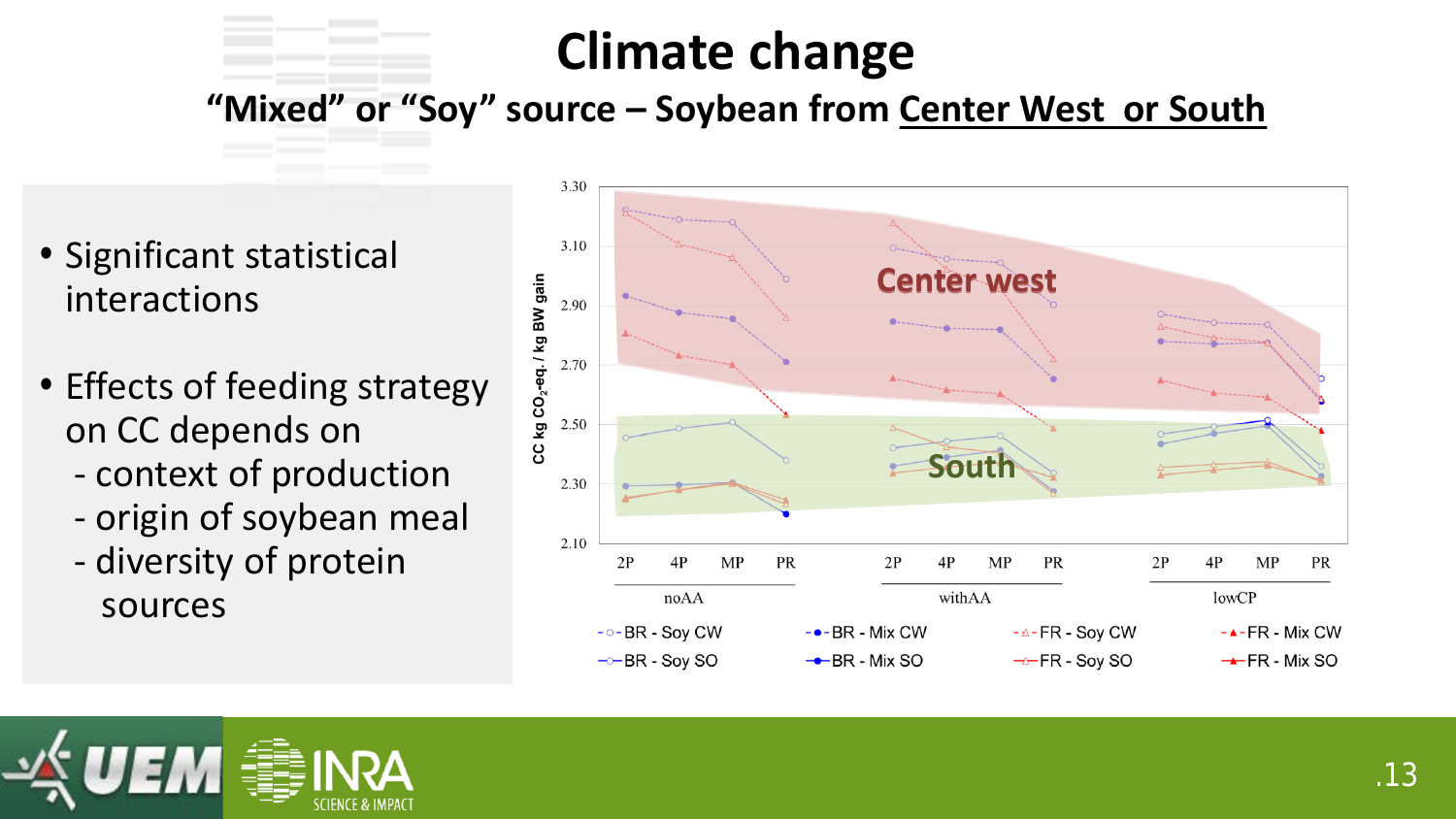### **Acidification potential**

**"Mixed" or "Soy" source – Soybean from CW or SO**

- **Effect of country** (BR, FR)
	- **-** Crop fertilization (urea vs ammonia)
- **Effect of feeding program**
	- Reduction of N excretion and ammonia emission
- **Effect of AA inclusion**
	- Reduction of N excretion and ammonia emission



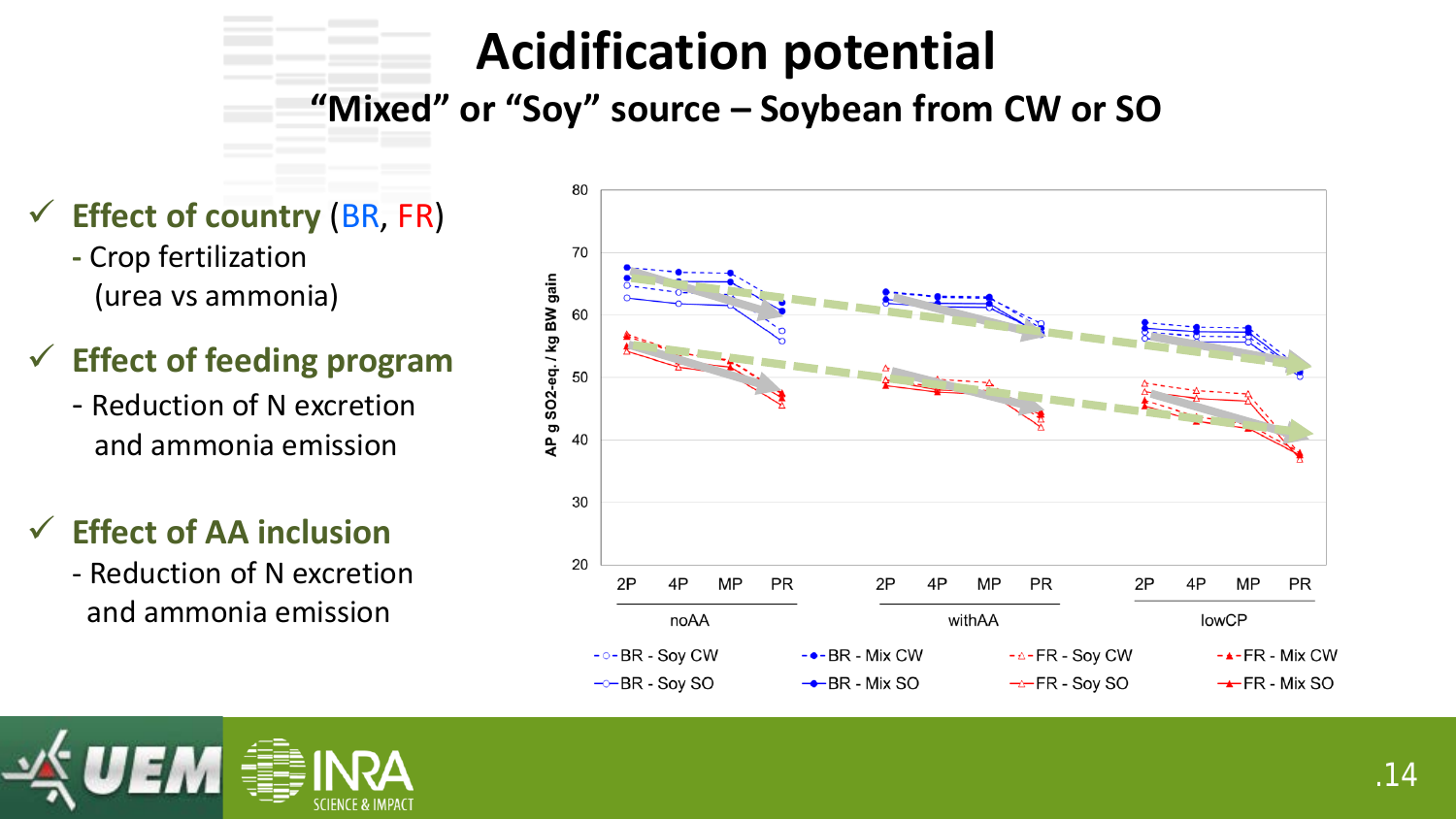## **Eutrophication potential**

**"Mixed" or "Soy" source – Soybean from CW or SO**

- **No clear effect of country** (BR, FR)
- **Effect of feeding program**
	- Reduction of N excretion and ammonia emission
- **Effect of AA inclusion**
	- Reduction of N excretion and ammonia emission



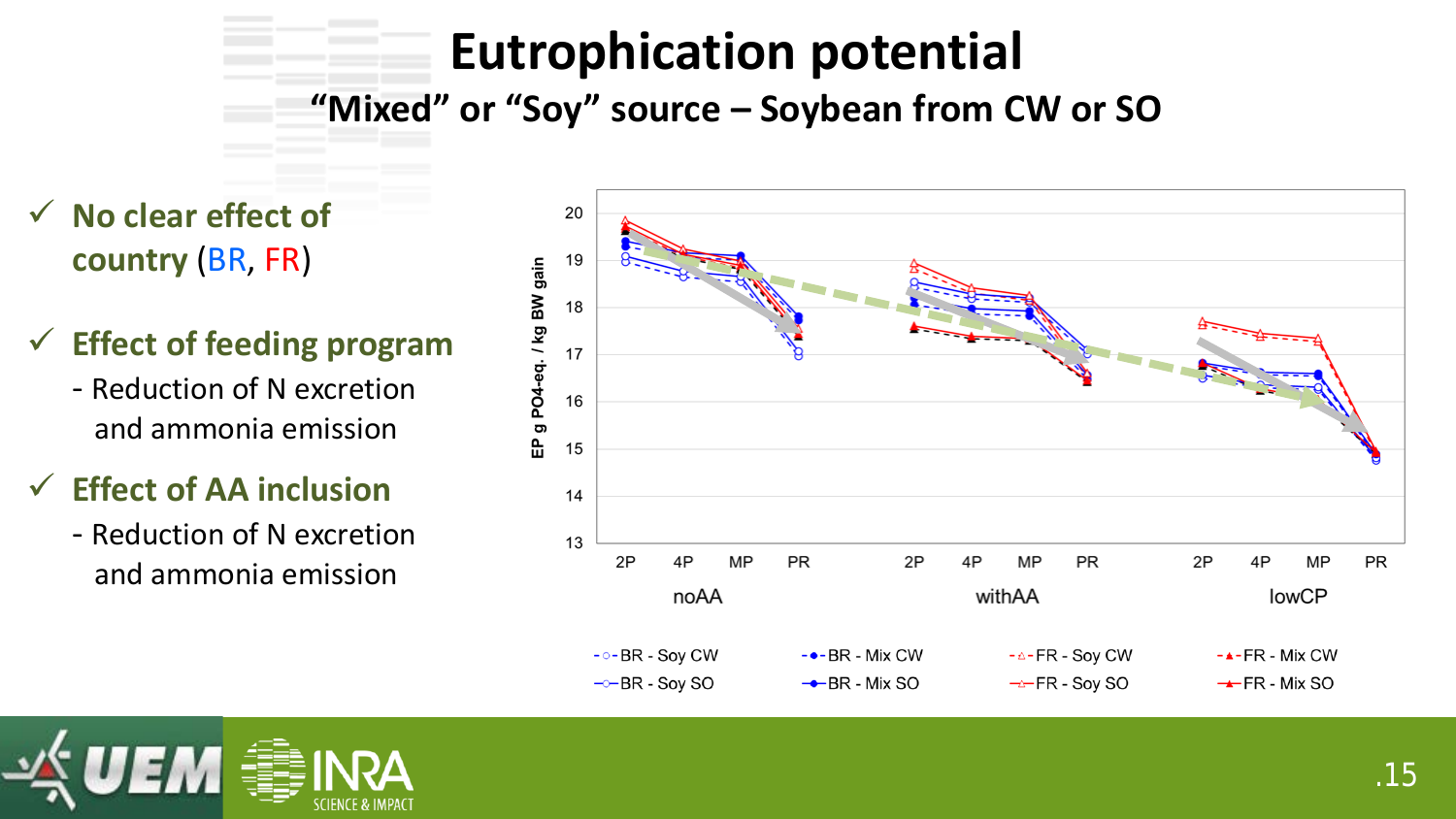## **Land Occupation**

#### **"Mixed" or "Soy" source – Soybean from CW or SO**

- **Effect of country** (BR, FR)
	- **-** Crop yield and number of crops/year > in Brazil
- **Limited effects of feeding strategies**
	- no effect of soybean origin
	- small improvement with PR
	- a tendency to reduce LO with AA inclusion



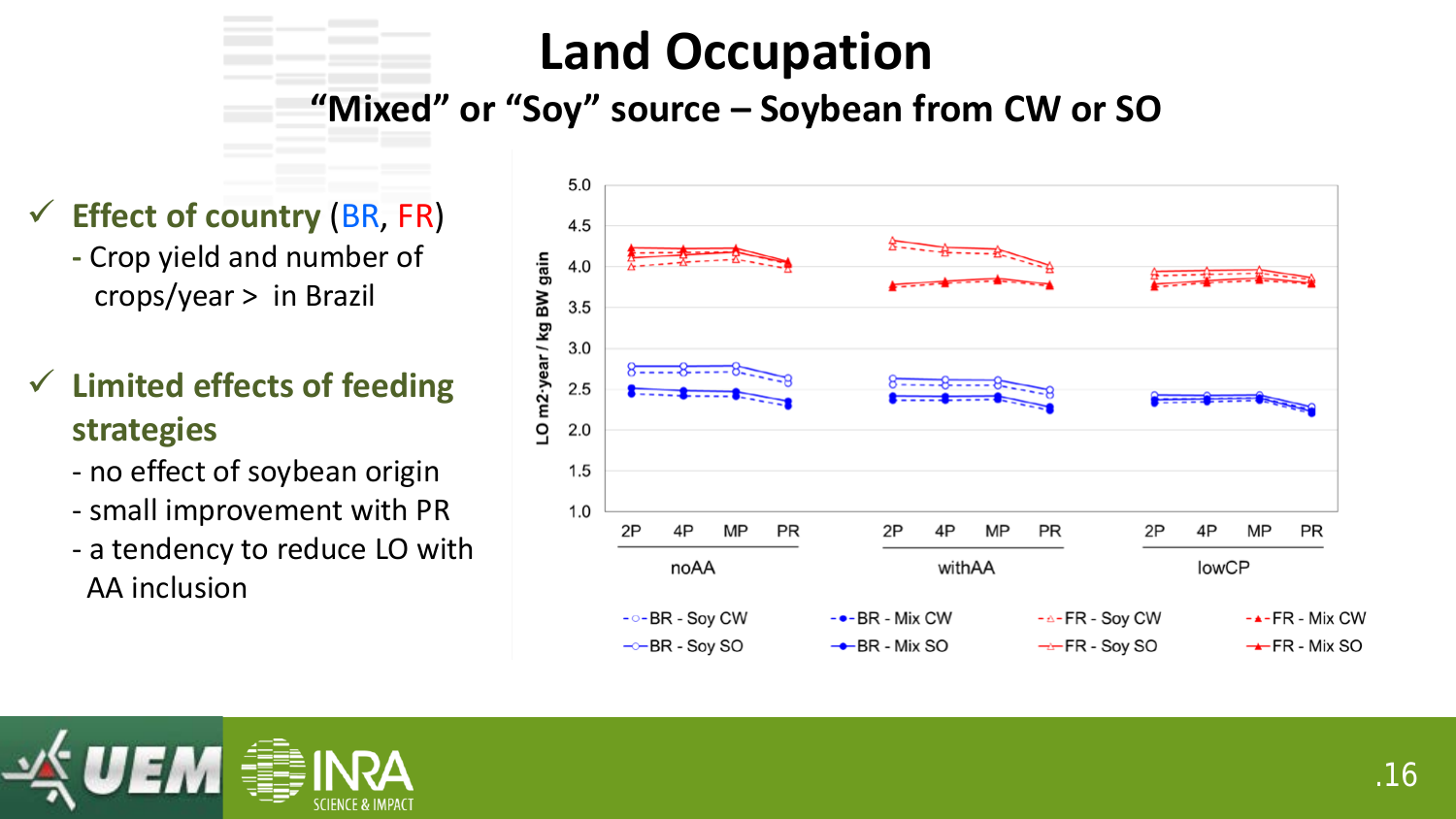# **Conclusions**

#### **Climate Change and energy use** : a clear interaction

country **x** soybean origin **x** feeding program **x** AA inclusion

- $\Rightarrow$  limited interest of phase feeding and AA with soybean from South Brazil
- ⇒ but efficient strategies with soybean from CW, especially in Europe
- **Eutrophication and acidification**
	- $\Rightarrow$  Important additive effect of feeding program and AA inclusion in both countries
- **Land occupation** 
	- $\Rightarrow$  small reduction of LO with precision feeding and AA inclusion

*The effect of nutrition on environmental impacts of pig fattening depends on impact category and production context*